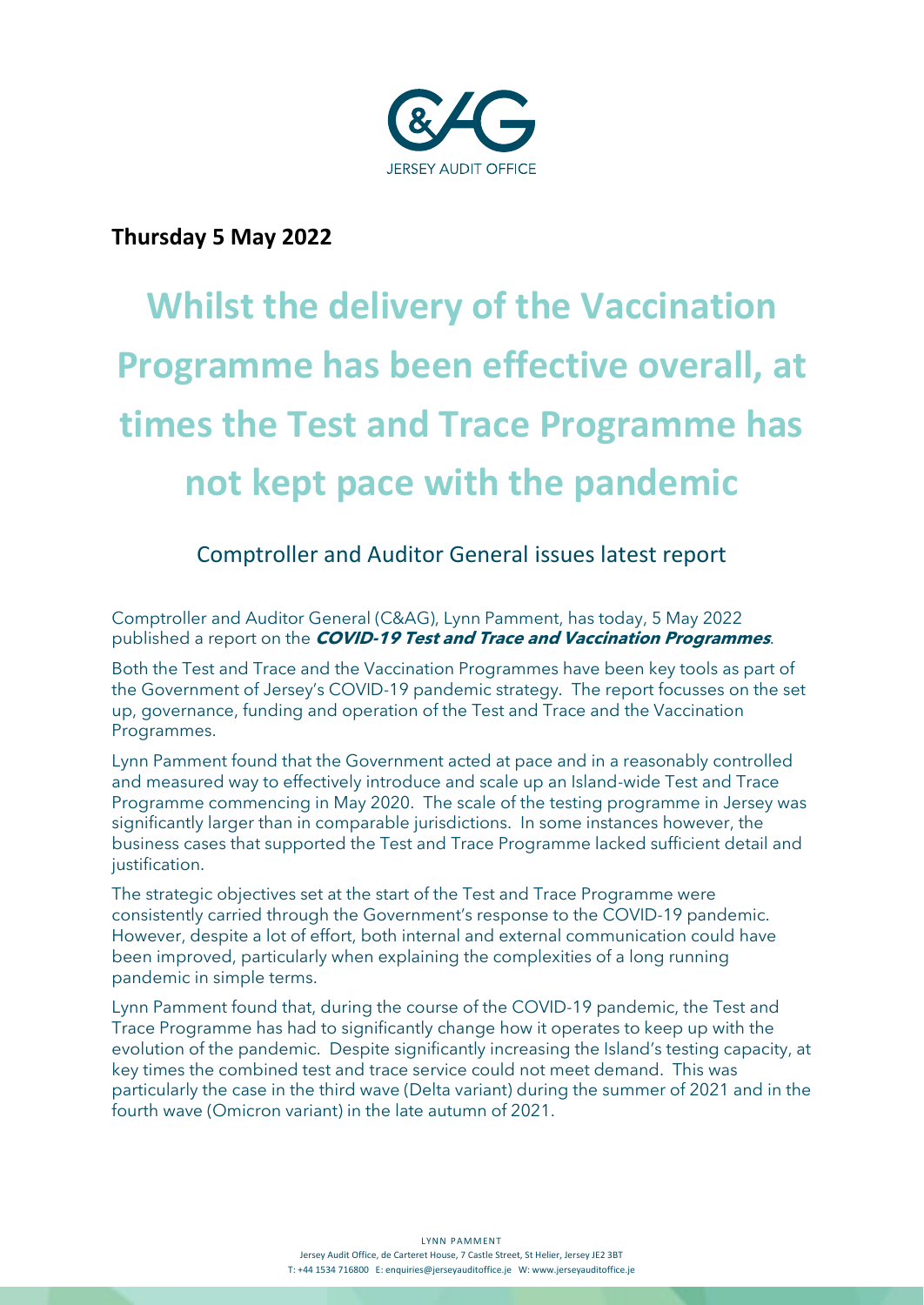The C&AG found that the Test and Trace Programme did successfully produce health surveillance data to help track the progress of infections on the Island. In addition, the Test and Trace Programme did, to some extent, control the spread of COVID-19 infections on the Island. It is not possible however to conclude by what amount the rate of increase was minimised and whether that minimisation of infections represented value for money.

Lynn Pamment also found that, as a consequence of the delay in opening the in-house testing laboratory, the Government of Jersey incurred additional costs estimated to be in excess of £5 million.

In respect of the Vaccination Programme, the C&AG found that the objectives and purpose of the Programme were clearly stated in key strategic and project management documents, that there were clear lines of governance and good project management and control. Lynn Pamment also concluded that the Vaccination Programme communication was generally good.

The C&AG found that the provision of vaccines free of charge by the UK Government resulted in significant savings in the estimated cost of delivery of the first two doses. This enabled the cost of the first phase of the booster (the third dose) to be met from the initial funding allocation for the first two doses. The cost benefit to the Government of the free vaccine provision from the UK Government is considered to be in excess of £3.5 million in 2021.

Analysis by the Jersey Audit Office concluded that the cost of administering each vaccine during 2021 was similar to the cost seen in Scotland and lower than the cost seen in England. The C&AG also found that Jersey has performed well in comparison to other jurisdictions in terms of the percentage of the population that has been vaccinated.

#### **Lynn Pamment said:**

"The Government of Jersey moved at pace to establish a large scale Island-wide Test and Trace Programme in the spring of 2020. The programme established was extensive. Over the course 2021 however there have been times when the programme has not kept pace with the pandemic.

The Government of Jersey performed well to deliver an effective Vaccination Programme under very tight time constraints. The delivery of the Vaccination Programme in Jersey has, in overall terms, been effective."

The report *COVID-19 Test and Trace and Vaccination Programmes* can be found at: [https://www.jerseyauditoffice.je](https://www.jerseyauditoffice.je/)

#### **ENDS**

## **For further information, please contact:** Rozena Pedley

M: 00 44 7797 733553 / T: 00 44 1534 629800 E: [rozena.pedley@jerseyauditoffice.je](mailto:rozena.pedley@jerseyauditoffice.je)

**Notes to Editors:**